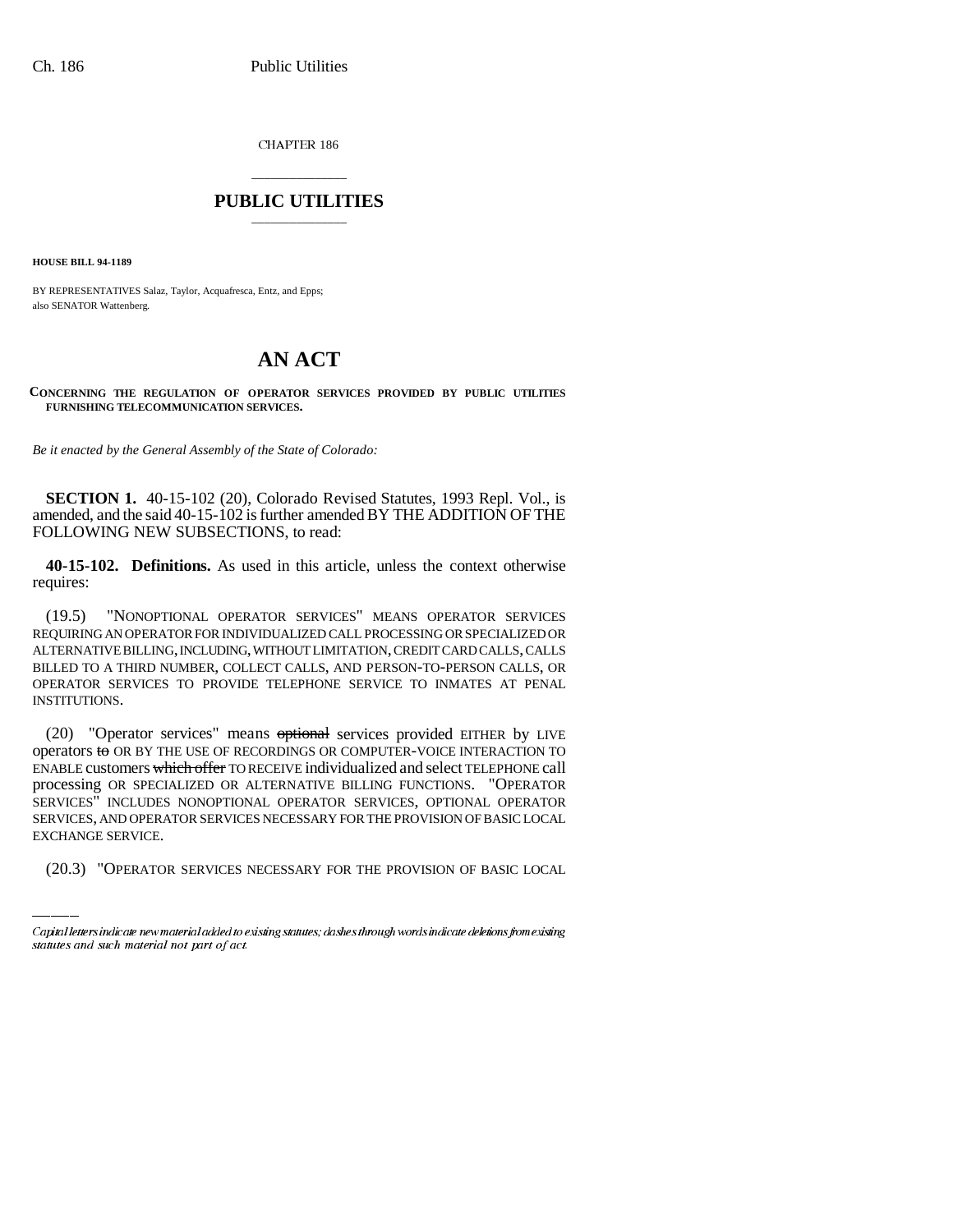EXCHANGE SERVICE" MEANS OPERATOR SERVICES PROVIDED WHEN OPERATOR INTERVENTION IS REQUIRED TO COMPLETE A LOCAL CALL OR OBTAIN ACCESS TO EMERGENCY SERVICES OR TO DIRECTORY ASSISTANCE.

(20.6) "OPTIONAL OPERATOR SERVICES" MEANS OPERATOR SERVICES NOT DEFINED IN SUBSECTION (19.5) OR (20.3) OF THIS SECTION, INCLUDING, WITHOUT LIMITATION, OPERATOR SERVICES PROVIDED IN CONNECTION WITH CONFERENCE CALLING, FOREIGN LANGUAGE TRANSLATION, AND VOICE MESSAGING.

**SECTION 2.** 40-15-201 (2), Colorado Revised Statutes, 1993 Repl. Vol., is amended BY THE ADDITION OF A NEW PARAGRAPH to read:

**40-15-201. Regulation by commission.** (2) The following products, services, and providers are declared to be subject to regulation pursuant to this part 2 and subject to potential reclassification under section 40-15-207:

(h) OPERATOR SERVICES NECESSARY FOR THE PROVISION OF BASIC LOCAL EXCHANGE SERVICE.

**SECTION 3.** 40-15-301 (2), Colorado Revised Statutes, 1993 Repl. Vol., is amended BY THE ADDITION OF A NEW PARAGRAPH to read:

**40-15-301. Regulation by the commission.** (2) The following telecommunications products, services, and providers are declared to be initially subject to regulation pursuant to this part 3 and subject to potential deregulation under section 40-15-305:

(g) NONOPTIONAL OPERATOR SERVICES.

**SECTION 4.** 40-15-302, Colorado Revised Statutes, 1993 Repl. Vol., is amended BY THE ADDITION OF A NEW SUBSECTION to read:

**40-15-302. Manner of regulation - rules and regulations**. (5) CONSISTENT WITH THE PROVISIONS OF SECTION 40-15-301 (1), RATES FOR NONOPTIONAL OPERATOR SERVICES SHALL ALLOW THE PROVIDER OF SUCH SERVICES THE OPPORTUNITY TO EARN A JUST AND REASONABLE RETURN ON THE ASSOCIATED USED AND USEFUL INVESTMENT, INCLUDING BUT NOT LIMITED TO EQUIPMENT COSTS INCURRED TO ORIGINATE SUCH SERVICES.

**SECTION 5.** 40-15-401 (1) (j), Colorado Revised Statutes, 1993 Repl. Vol., is amended to read:

**40-15-401. Services, products, and providers exempt from regulation.** (1) The following products, services, and providers are exempt from regulation under this article or under the "Public Utilities Law" of the state of Colorado:

(j) OPTIONAL operator services;